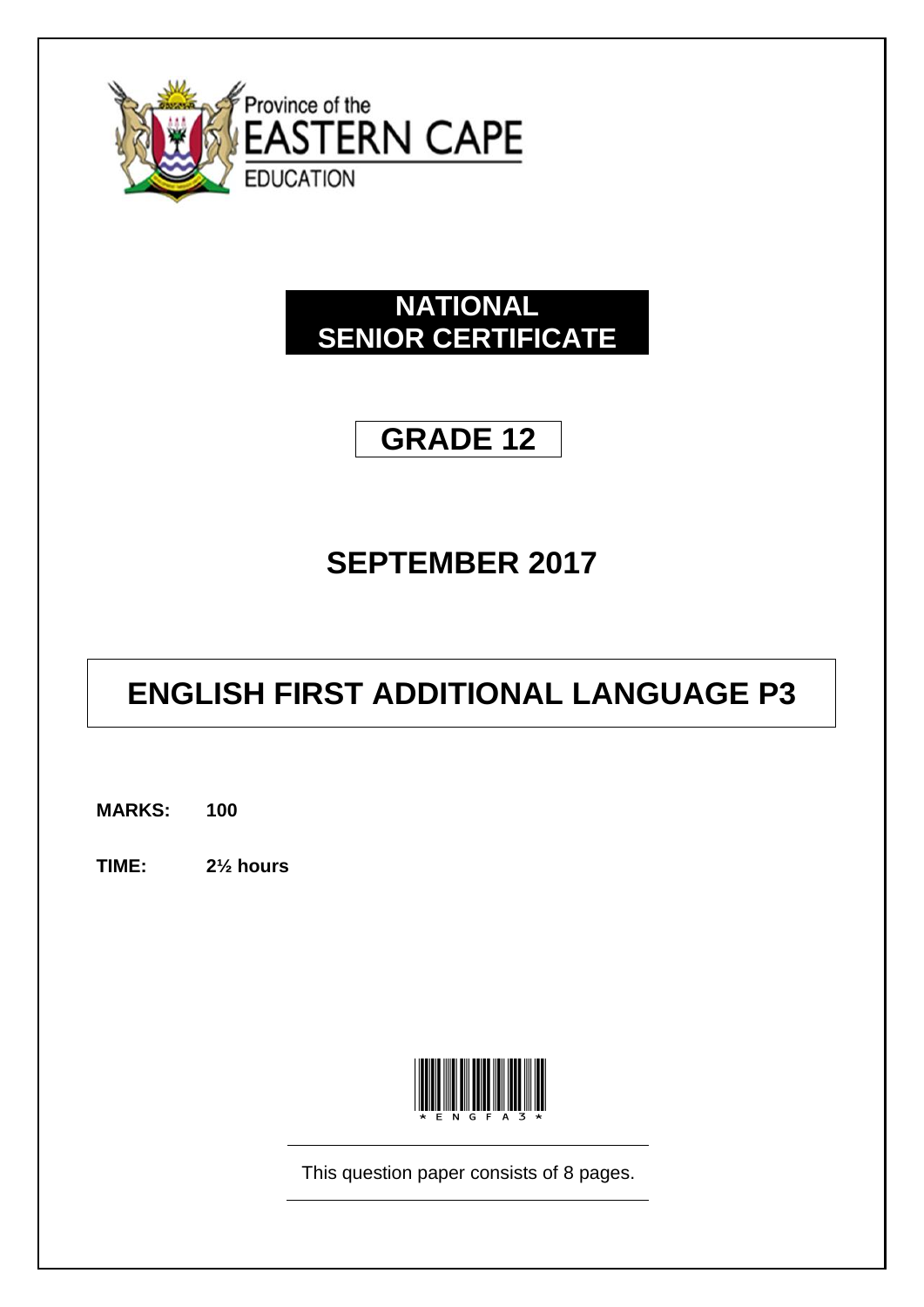## **INSTRUCTIONS AND INFORMATION**

1. This question paper consists of THREE sections:

| <b>SECTION A: Essay</b>                      | $(50 \text{ marks})$ |
|----------------------------------------------|----------------------|
| <b>SECTION B: Longer Transactional Text</b>  | $(30 \text{ marks})$ |
| <b>SECTION C: Shorter Transactional Text</b> | $(20 \text{ marks})$ |

- 2. Answer ONE question from EACH section.
- 3. Write in the language in which you are being assessed.
- 4. Start EACH section on a NEW page.
- 5. You must plan (e.g. using a mind map/diagram/flow chart/key words, etc.), edit and proofread your work. The plan must appear BEFORE each text.
- 6. All planning must be clearly indicated as such. It is advisable to draw a line through all planning.
- 7. You are strongly advised to spend approximately:
	- SECTION A: 80 minutes
	- SECTION B: 40 minutes
	- SECTION C: 30 minutes
- 8. Number the answers correctly according to the numbering system used in this question paper.
- 9. Write down the title/heading of your response. Give your own title/heading if one has not been provided.
- 10. The title/heading must NOT be included when doing a word count.
- 11. Write neatly and legibly.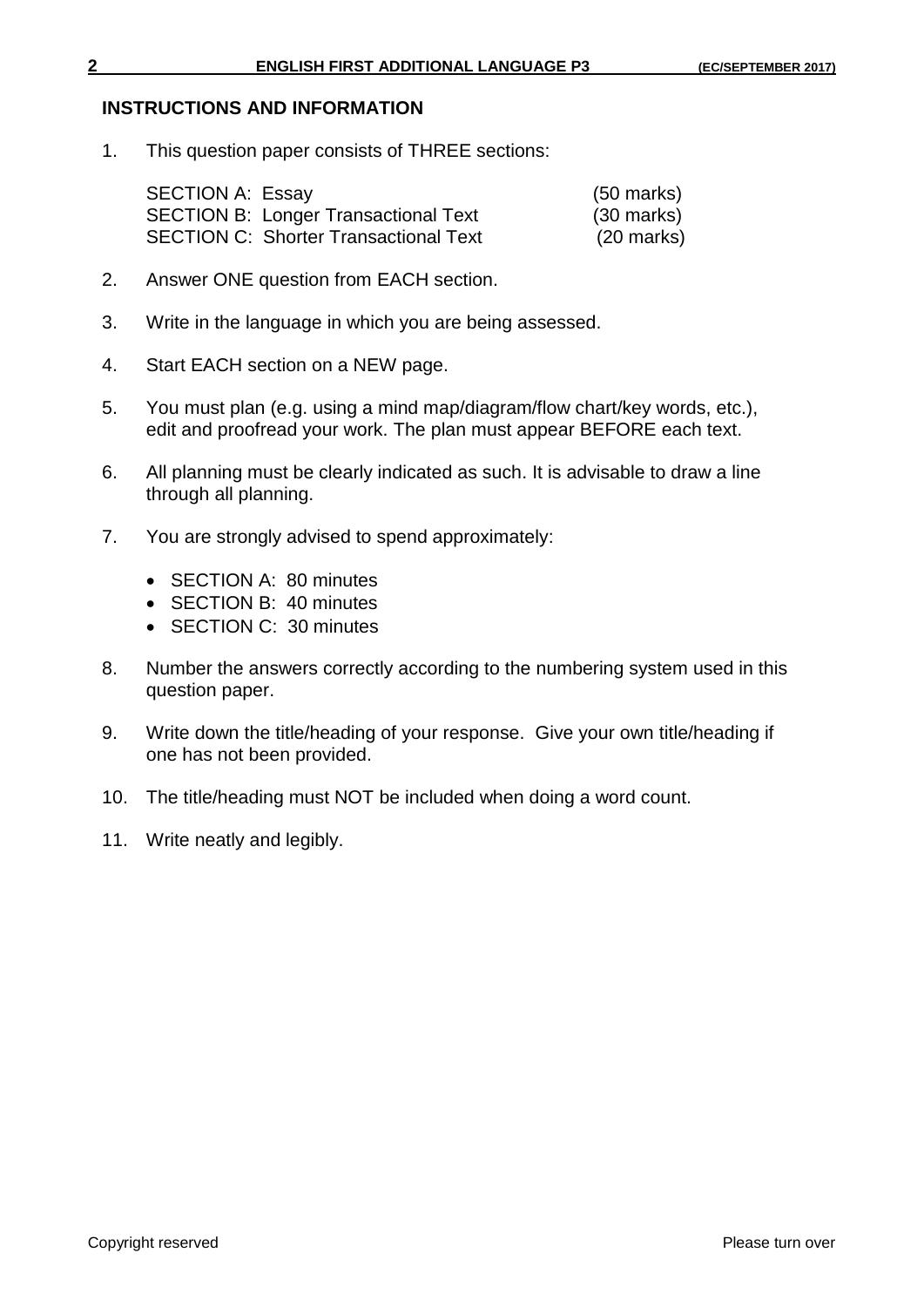## **SECTION A: ESSAY**

## **QUESTION 1**

- Write an essay of between 250–300 words in length (1 to 1½ pages) on ONE of the following topics.
- Write down the number and title of your essay correctly, for example 1.1 My beautiful dream
- Give your OWN title if your choice is either QUESTION 1.7.1 OR QUESTION 1.7.2.
- Spend approximately 80 minutes on this section.

| 1.1 | My beautiful dream                                                                                                                                                                     | [50]   |
|-----|----------------------------------------------------------------------------------------------------------------------------------------------------------------------------------------|--------|
| 1.2 | Oh! No                                                                                                                                                                                 | [50]   |
| 1.3 | The fear/fears I have                                                                                                                                                                  | $[50]$ |
| 1.4 | The new South Africa offers a better life for a few people.                                                                                                                            | [50]   |
| 1.5 | "A [gardener] must take responsibility for what he cultivates; he must mind<br>his work  preserve (keep) what can be preserved and eliminate what<br>cannot succeed." - Nelson Mandela | [50]   |
| 1.6 | My solutions to the problems caused by social networking.                                                                                                                              | [50]   |

**OR**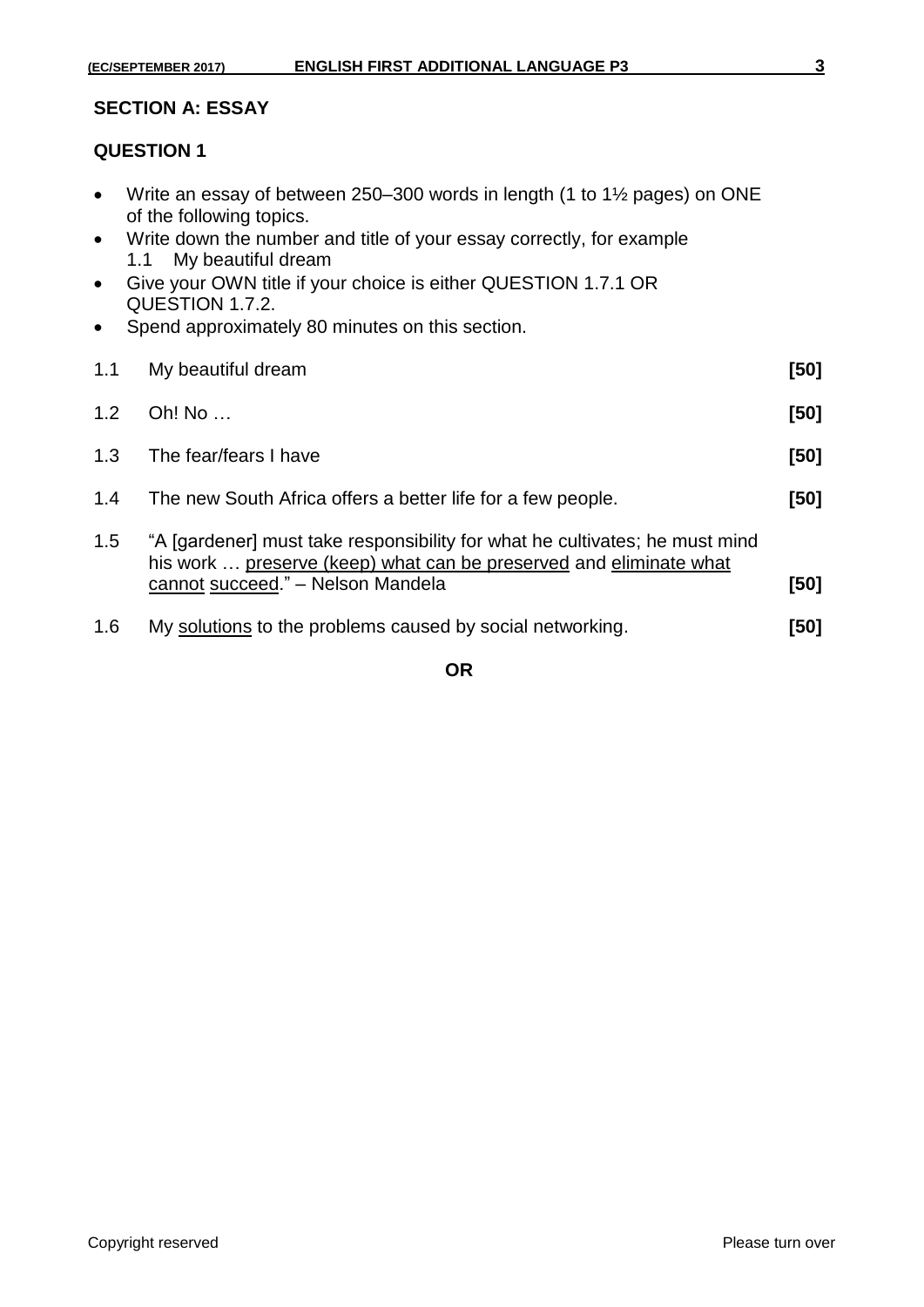- 1.7 Choose ONE of the following pictures and write an essay on a topic that comes to mind. Write the question number (1.7.1 OR 1.7.2) and give your essay a suitable title.
	- **NOTE:** There must be a CLEAR LINK between your essay and the picture you have chosen.
		- [Source: dreamatico.com] **[50]**
	- 1.7.1 Essay based on picture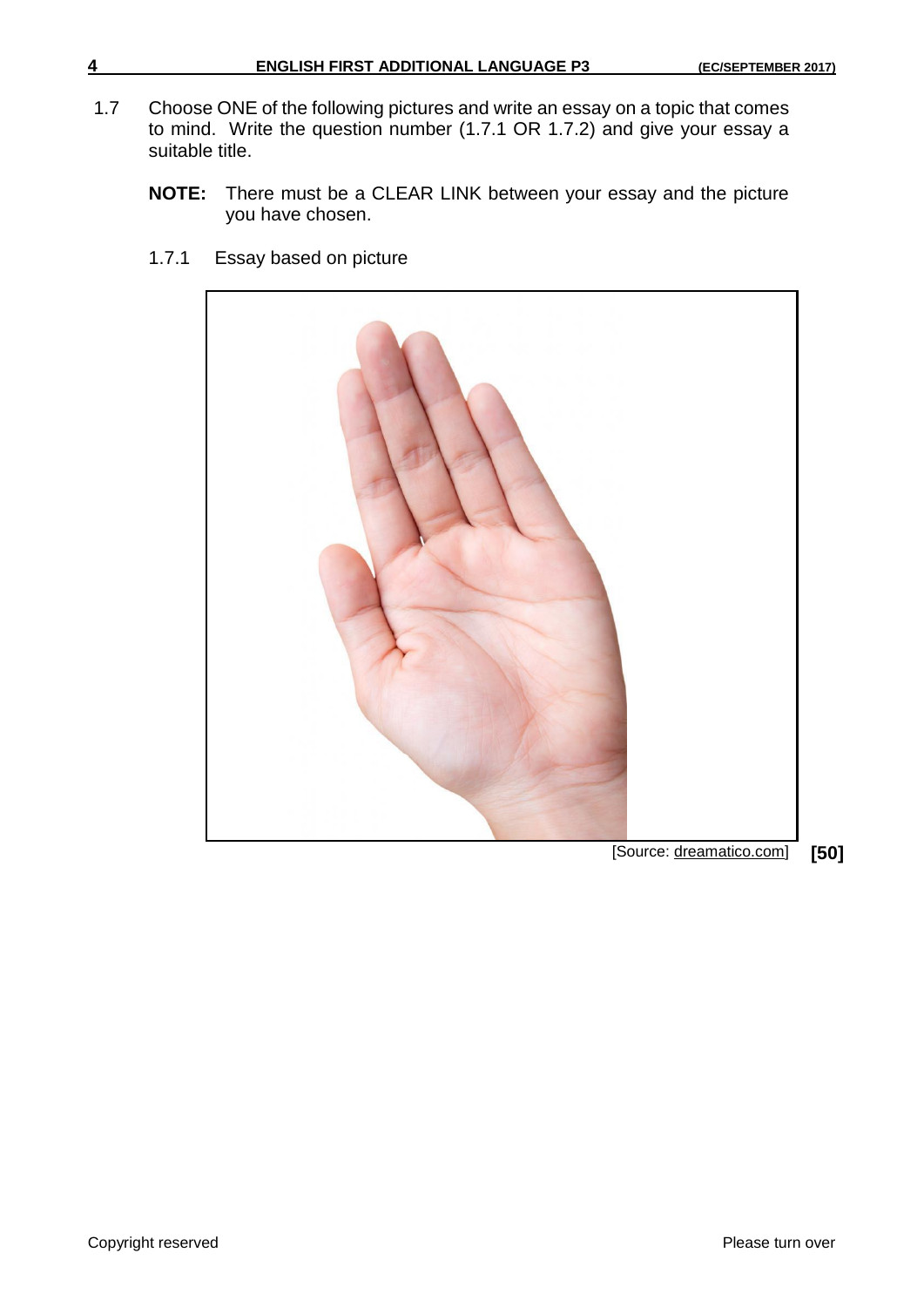## 1.7.2 Essay based on picture



## [Source: powerlisting.wikia.com] **[50]**

**TOTAL SECTION A: 50**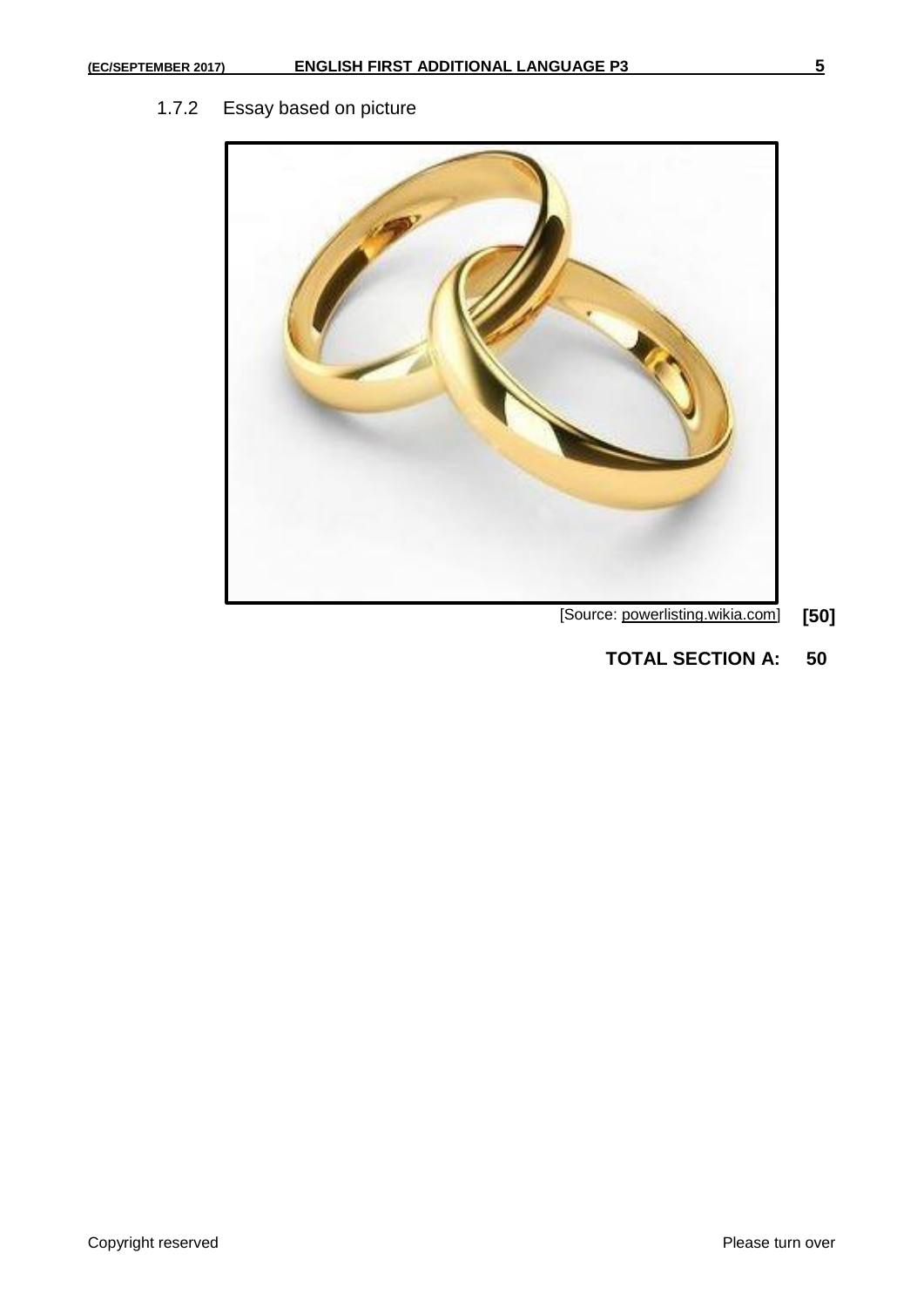#### **SECTION B: LONGER TRANSACTIONAL TEXT**

## **QUESTION 2**

- Respond to ONE of the following transactional writing tasks.
- The body of your response should be between 120–150 words in length.
- Write down the number and the heading of the text you have chosen, for example 2.1. Interview
- Pay particular attention to format, language, register and audience
- Spend approximately 40 minutes on this section.

#### 2.1 **FRIENDLY LETTER**

Your best friend who goes to another school, has recently passed his/her driver's licence test.

Write a letter to wish him/her well in his/her new achievement AND advise him/her very strongly about the importance of observing road safety. **[30]**

## 2.2 **INTERVIEW**

A famous person/star was sent from overseas to interview you about a possible career in sport. The intention is to offer you a bursary to study towards a sports degree at university.

Write out the interview between yourself and the sports person/star in which you point out your strengths in your favourite sport and other ambitions. Include a brief scenario/context before the interview.

**NOTE**: Use the dialogue format. **[30]**

**OR**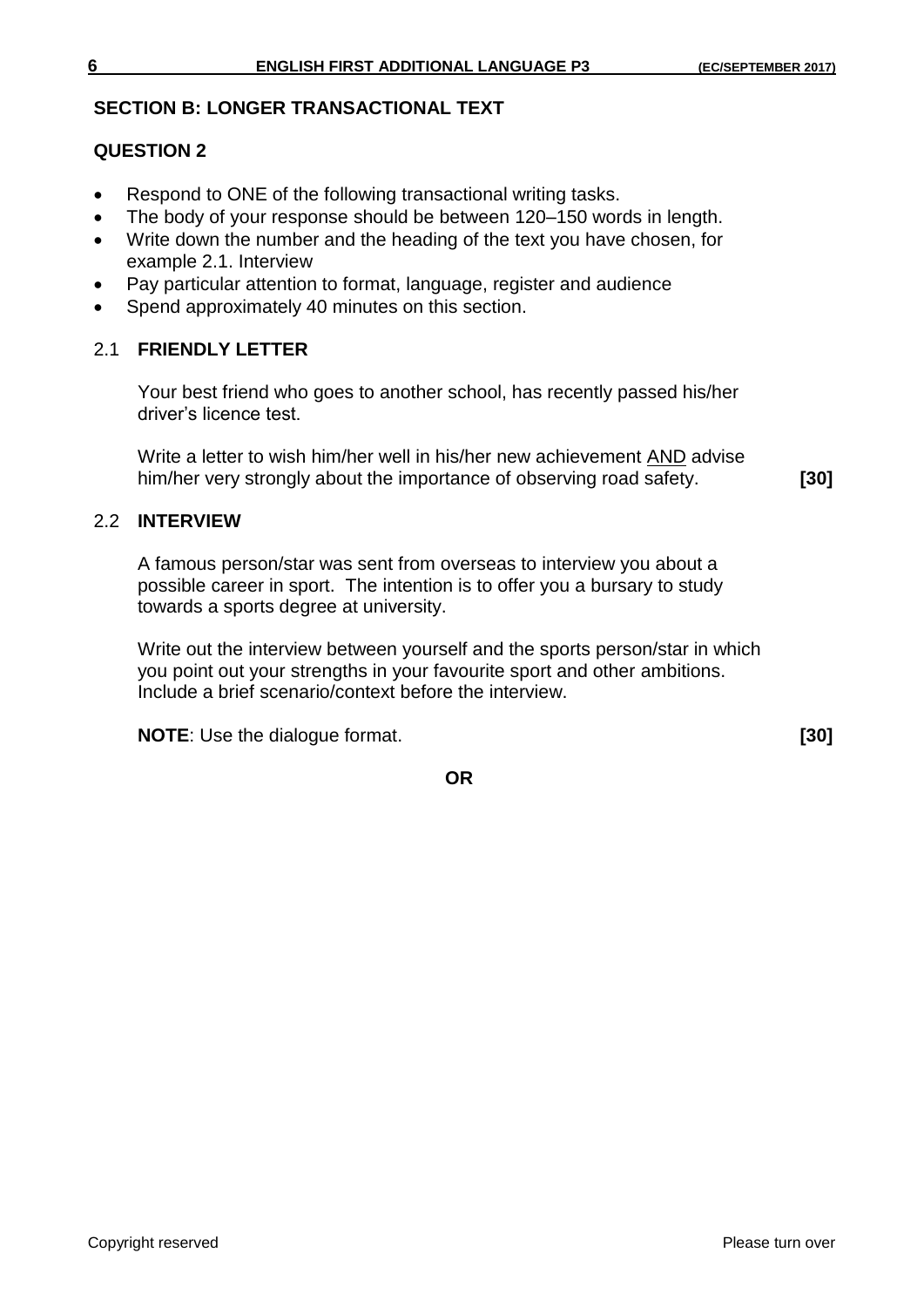## 2.2 **AGENDA AND MINUTES OF MEETING**

An RCL meeting (Representative Council of Learners) was held at your school to discuss proposals to be presented to the SGB (School Governing Body), about improvements to your school buildings and grounds.

This is the agenda for the meeting:

| <b>AGENDA</b>  |                     |                                                    |  |  |
|----------------|---------------------|----------------------------------------------------|--|--|
| 1.             |                     | Opening and welcome                                |  |  |
| 2 <sub>1</sub> | Attendance          |                                                    |  |  |
| 3.             | Business of the day |                                                    |  |  |
|                | 3.1                 | Proposals (suggestions) for improvements           |  |  |
|                | 3.2                 | Resolutions (decisions) regarding the improvements |  |  |
|                | Closure             |                                                    |  |  |

Use the agenda above and write out the minutes of the meeting. **[30]**

## 2.4 **OBITUARY**

A popular life coach who helped members of your community with issues such as career choices, child behavioural problems, challenges in relationships etc. has passed away after a short illness.

Write an obituary in which you point out how he/she has promoted the welfare of your community. You should also pay tribute to him/her. **[30]**

**TOTAL SECTION B: 30**

#### **OR**